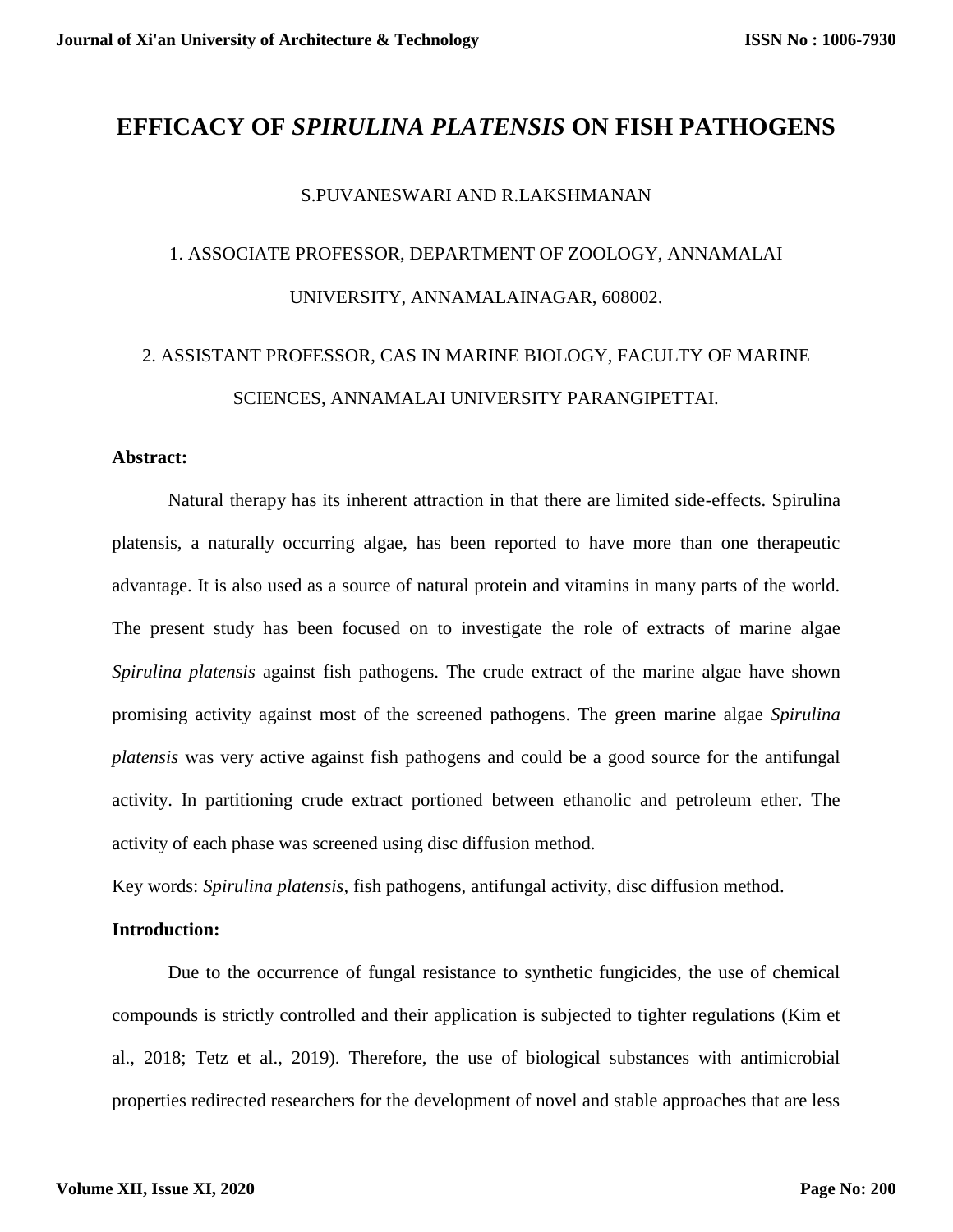inducible to antimicrobial resistance in order to replace chemical fungicides, bactericides and pesticides for food preservation and safety as well as plant crop protection. Furthermore, the growing interest in biological food additives has challenged the scientific community to innovate in alternative food preservation and plant crop protection systems. Thus, natural preservatives from sources like bacteria, plants and algae were reported to ensure food safety due to their antimicrobial activity against a wide spectrum of foodborne pathogens (Dubey et al., 2017; Mtibaa et al., 2019). In this regard, dietary antioxidants (i.e., phenolic compounds) have recently attracted extensive attention because of their ubiquity in nature and their various beneficial effects, including antimicrobial, antioxidant, antiinflammatory and antiproliferative activities (Fendri et al., 2013).

Nature has been a source of medicinal agents for thousands of years and an impressive number of modern drugs have been isolated from natural sources, many based on their uses in traditional medicine. In the pre-industrial era the first generation of drugs was usually simple botanicals employed in more or less their crude form. Following industrial revolution, a second generation of drugs emerged based on scientific processing of the algal extract to isolate their "active principle" which was a finer form of the original crude extract (Noaman et al., 2004). There has been a rising interest of researchers for natural products from plants for the discovery of new antimicrobial and antioxidant agents in the last three decades (El-Sheekh et al., 2006; El-Sheekh et al., 2008; Becker et al., 1994; Hernandez-Corona et al., 2002). The cyanobacteria (Blue Green Algae) are able to produce biologically active compounds (Özdemir et al., 2000). They are a source of inspiration for novel drug compounds that can be exploited for human health and well-being, safer or more effective than synthetically produced antimicrobial agent. Pathogen resistance to synthetic drugs and antibiotics that are already in use makes search for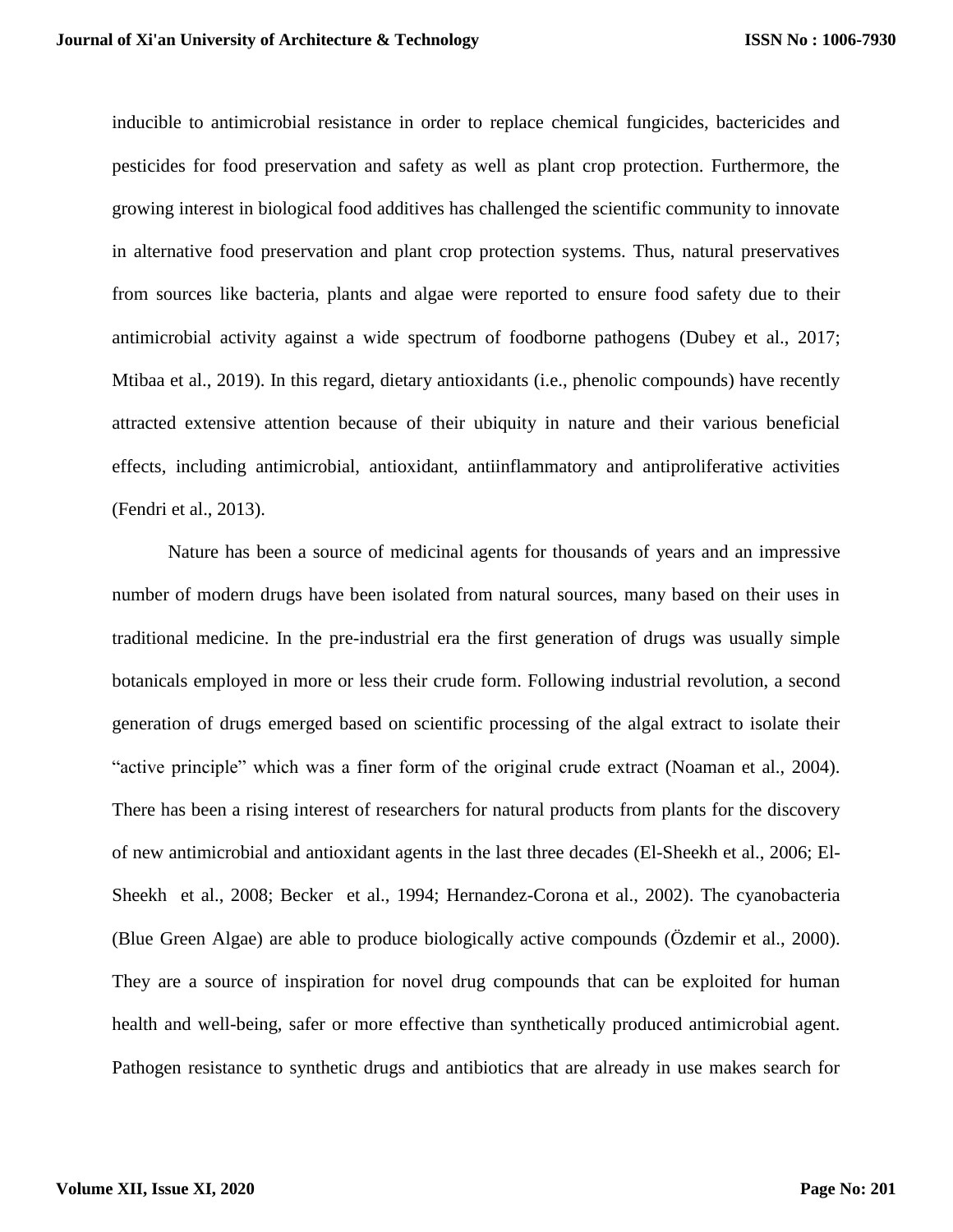plants with antimicrobial activity more important, as they can substitute for synthetic antibiotics and drugs. *Spirulina platensis* produce a diverse range of bioactive molecules, making them a rich source of different types of medicines. Spirulina platensis or its extract show therapeutic properties, such as the ability to prevent cancers, decrease blood cholesterol level, reduce nephrotoxicity of pharmaceuticals and toxic metals and provide protection against the harmful effect of radiation.

Spirulina is an economically important filamentous cyanobacterium that grows in aquatic habitats. It is approved in Russia as a medicinal food for treating radiation sickness (Rabadiya and Patel, 2010). Spirulina is an ideal bio-resource due to its richness in protein, phycocyanin, essential amino acids, polysaccharides, carotenoids, minerals, vitamins, and essential fatty acids (Morist et al., 2001). It is also rich in vitamins, minerals, carbohydrates, and gamma-linolenic acid. Spirulina is gaining attention not only for its food value, but also for development of pharmaceuticals. Spirulina has therapeutic effects as a growth promoter, probiotic, and booster of the immune system in animals including fish (James et al., 2006). Phycocyanin is the principal bioactive substance in spirulina and its content ranges 10-15% of the dry weight (Becker, 1994). Spirulina species exhibit antiviral and antioxidant properties against human pathogens (Khan et al., 2006). This study evaluates the antifungal activity of Spirulina platensis (reclassified as Arthospira platensis but still commonly known as spirulina) against selected fish fungal pathogens.

## **Materials and methods**

### **Collection of algae**

The fresh algae of Spirulina were obtained from Parankipettai, Tamilnadu in India.The algae was collected in a sterile container and maintained at room temperature.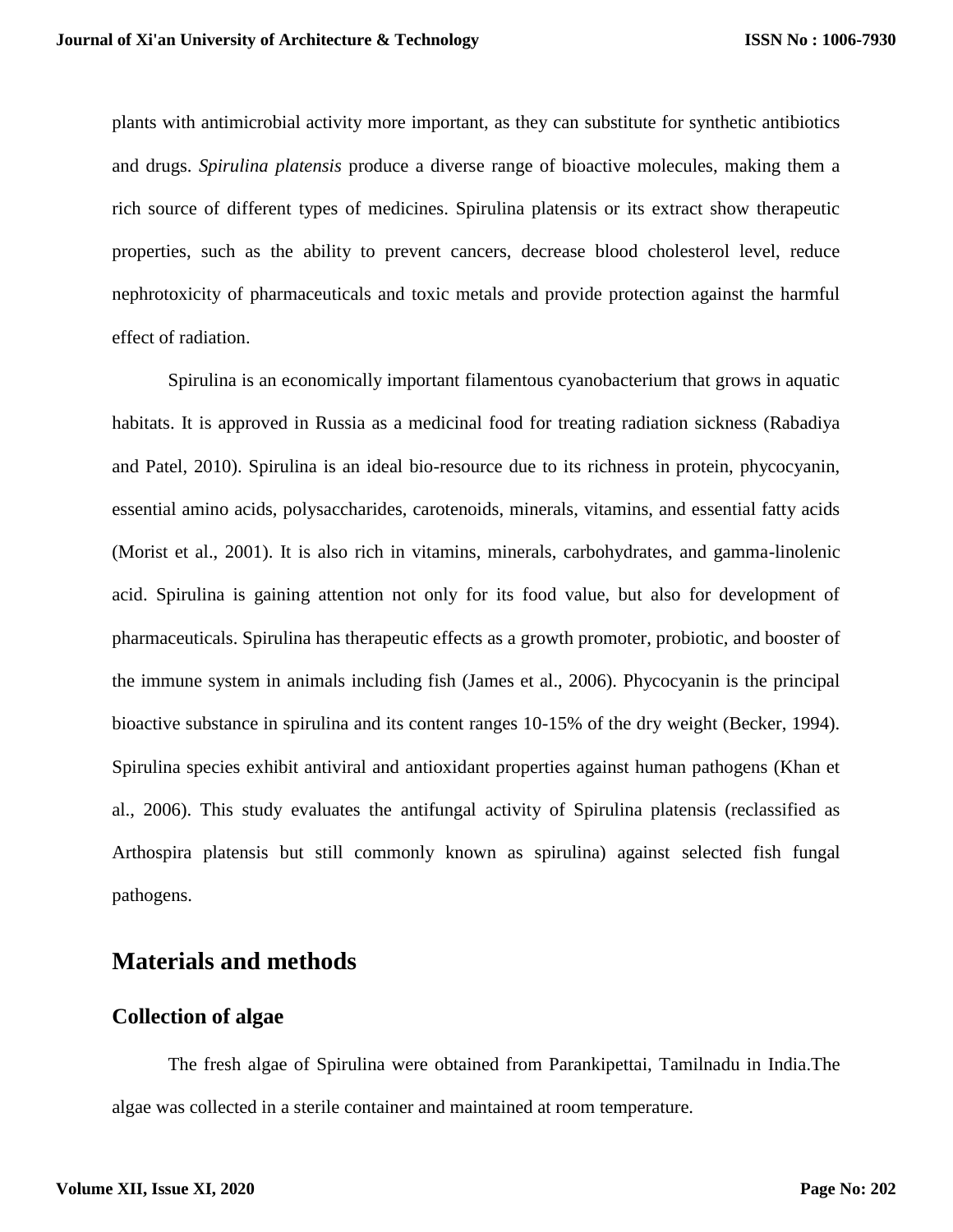## **Extraction of algae**

Preparation of the extract algae were collected from Parankipettai, India and dried. Dried algae were crushed in pestle and porter. The algae powdered (500gm) were exhaustively extracted with 70% ethanol and then successively with petroleum ether. The extracts were then re dissolved in 10% DMSO ( $v/v$ ) to yield solutions containing 100.0mg of extract per ml.

## **Collection of fish**

*Labeo rohita* was collected in sterile container maintained at lab conditions and excess of fish preserved in 50% of formalin solutions.

## **Isolation of Fungi**

The fish gut region was removed carefully and then cut in to small pieces. The 1gm of gut pieces was weighed aseptically, crushed and added to the dissolved in 99ml of distilled water. From this each dilution 1ml each added in to petriplates in duplicates. The samples was poured in to petriplates and mixed the medium and allowed to solidify. After the pour plate technique the plates were incubated at 37°C for 48 hours. After incubation period the isolated colonies were streaked in to the PDA medium plates for purification and identification. The isolated colonies were transformed to rosebengal agar slants and stored for further studies.

## **Identification of fungi**

Identification of the fungi was done based on microscopic observation. The isolated cultures were streaked onto the PDA medium and incubated at 37°C for 48 hours.

## **Antifungal activity**

*Invitro* antifungal activity was performed with ethanolic and petroleum ether extracts of algae of *Spirulina* against the fish pathogenic bacteria by the disc diffusion method (Savikin et al., 2018; Singh et al., 2019). Each Petridish was inoculated with one of the fungal cultures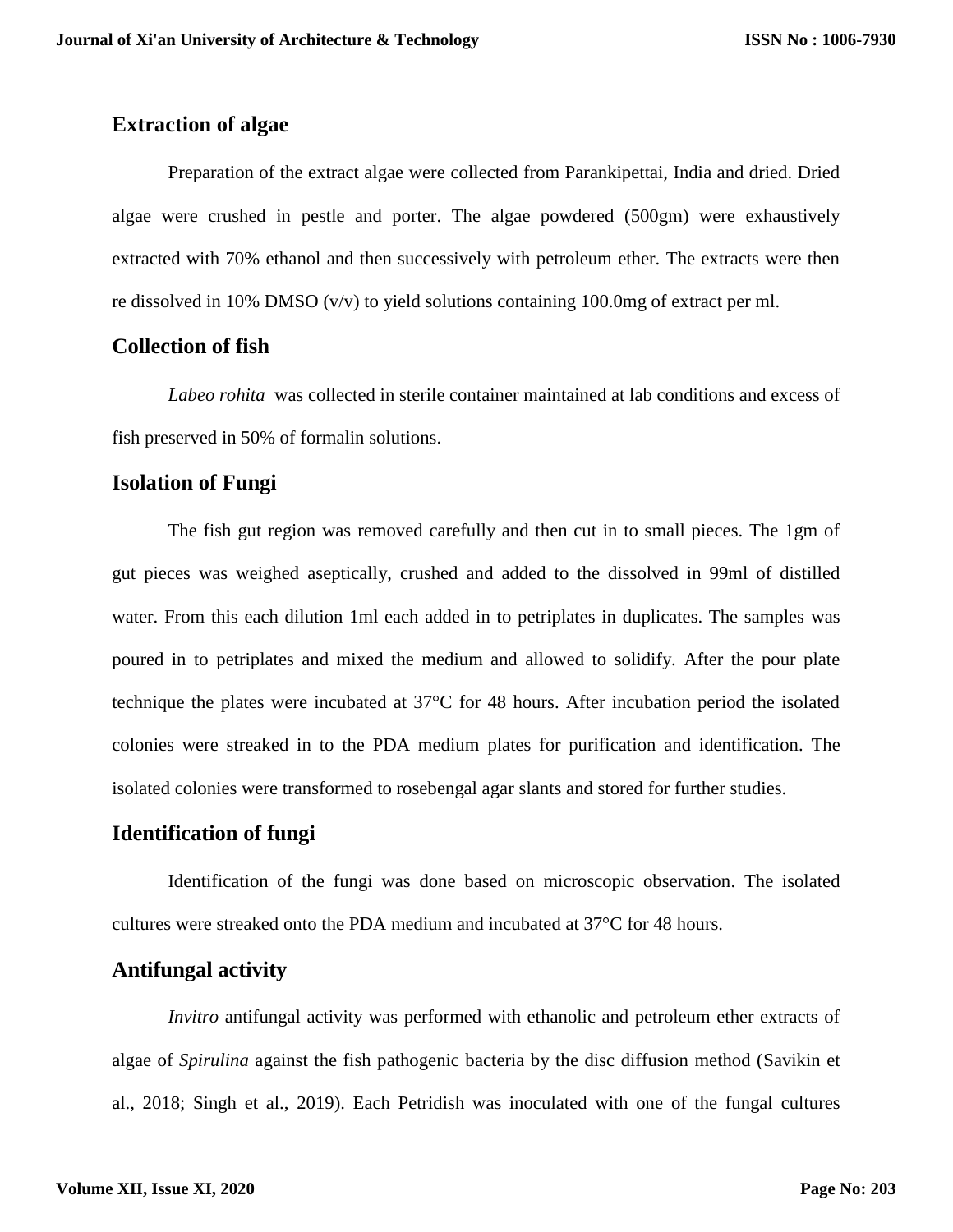suitably diluted to contain above  $10^6$  cells/ml by spreading 0.1ml suspension of the organism with a sterile cotton swab. In each plate cups of 6mm diameter were made at equal distances using sterile cork borer. One cup was filled with 0.1 ml of standard drug. The petridish were incubated at 37°C for 48 hours. The diameter zone of inhibition in mm was recorded after incubation.

The extracts that showed antibacterial activity were subjected to minimum inhibitory concentration (MIC) assay by serial two fold dilution method (Savikin et al., 2018). MIC was interpreted as the lowest concentration of the sample, which showed clear fluid without development of turbidity.

#### **Results**

The antifungal activities of the ethanolic and petroleum ether extracts of *Spirulina* showed significant variations as shown in table 1 & Fig 1 to 5. Among the two extracts tested, ethanolic extract had greater antifungal potential, followed by petroleum ether extracts. *Aspergillus flavous* was zone of inhibition in ethanolic ether (12mm) and petroleum ether (10.21). *Aspergillus niger* was zone of inhibition in ethanolic ether (09.56mm) and petroleum ether (08.44 mm). *Penicillium chrysogenum* was zone of inhibition in ethanolic ether (07.54 mm) and petroleum ether (09.53 mm) and compare with control and standard. Control was used as DMSO and standard was used as clotrimazole.

#### **Discussion**

*Spirulina* sp. represents one of the most important commercial microalga for the production of biomass as healthy food and animal feed (Smaoui et al., 2018). A large number of microalgal extracts and extracellular products have been found to have antibacterial activity. The algal extracts showed antibacterial and antifungal activities, both culture filtrate and whole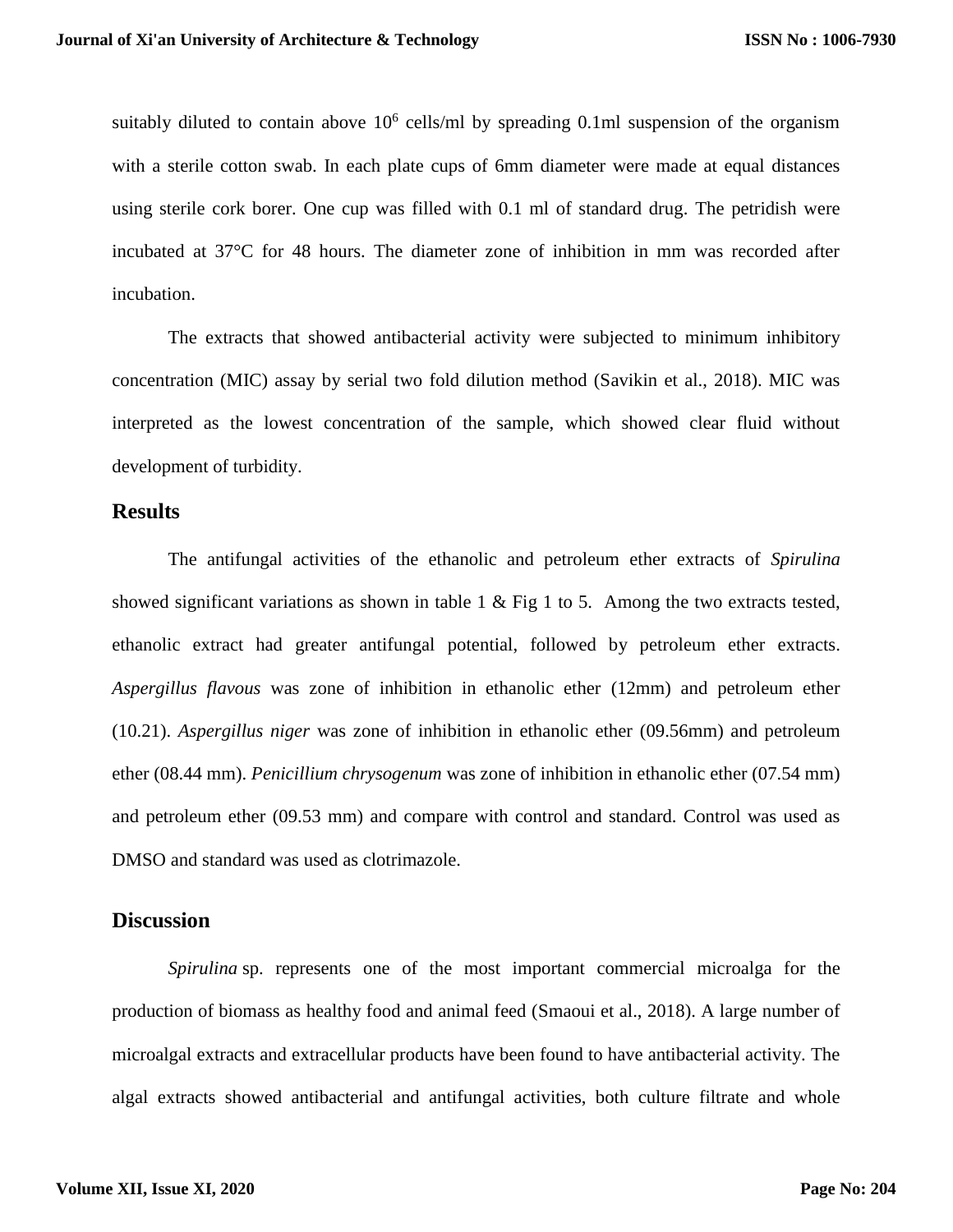culture (cells and exometabolites) have been proved to have wide spectrum antimicrobial activity, where *Bacillus sublilis* and *Candida albicans* were the most sensitive species. The antimicrobial activity of microalgae could be explained by the presence of cyclic peptides, alkaloids and lipopolysaccharides (Smaoui et al., 2011). This activity may be due to the toxins produced by its cells like a number of blue green algae that produce toxins which have potential pharmaceutical applications.

Microorganisms have developed adaptation mechanisms against the action of antimicrobial drugs (Al-Haj et al., 2009). This problem is one of the main reasons for continued research into antimicrobial compounds, including molecules from cyanobacteria and marine algae (Kim et al., 2007; Al-Wathnani et al., 2012). Much attention is being paid towards plant extracts and biologically active compounds isolated from natural resources in the present. Aquatic organisms are a rich source of structurally novel and biologically active metabolites (Ely et al., 2004). Secondary or primary metabolites produced by these organisms may be potential bioactive compounds of interest in the pharmaceutical industry (Prakash et al., 2011). Most of the secondary metabolites produced by seaweeds have bactericidal or the antimicrobial compounds derived from seaweeds consist of diverse groups of bacteriostatic properties terpenols, sterols, polysaccharides, dibutenolides peptides and proteins metabolites. Compounds with antibacterial activity have been detected in green, brown and red algae (Yuan et al., 2005; Bansemir et al., 2006; Chew et al., 2008). Lipid soluble extracts from marine macroalgae have been investigated for their antifungal and antibacterial properties.

In view of the increasing number of antibiotic resistant strains of bacteria, interest in isolating and characterizing antibacterial substances of cyanobacterial origin is growing. Cyanobacterial extracts in different solvents are effective against gram-positive and gram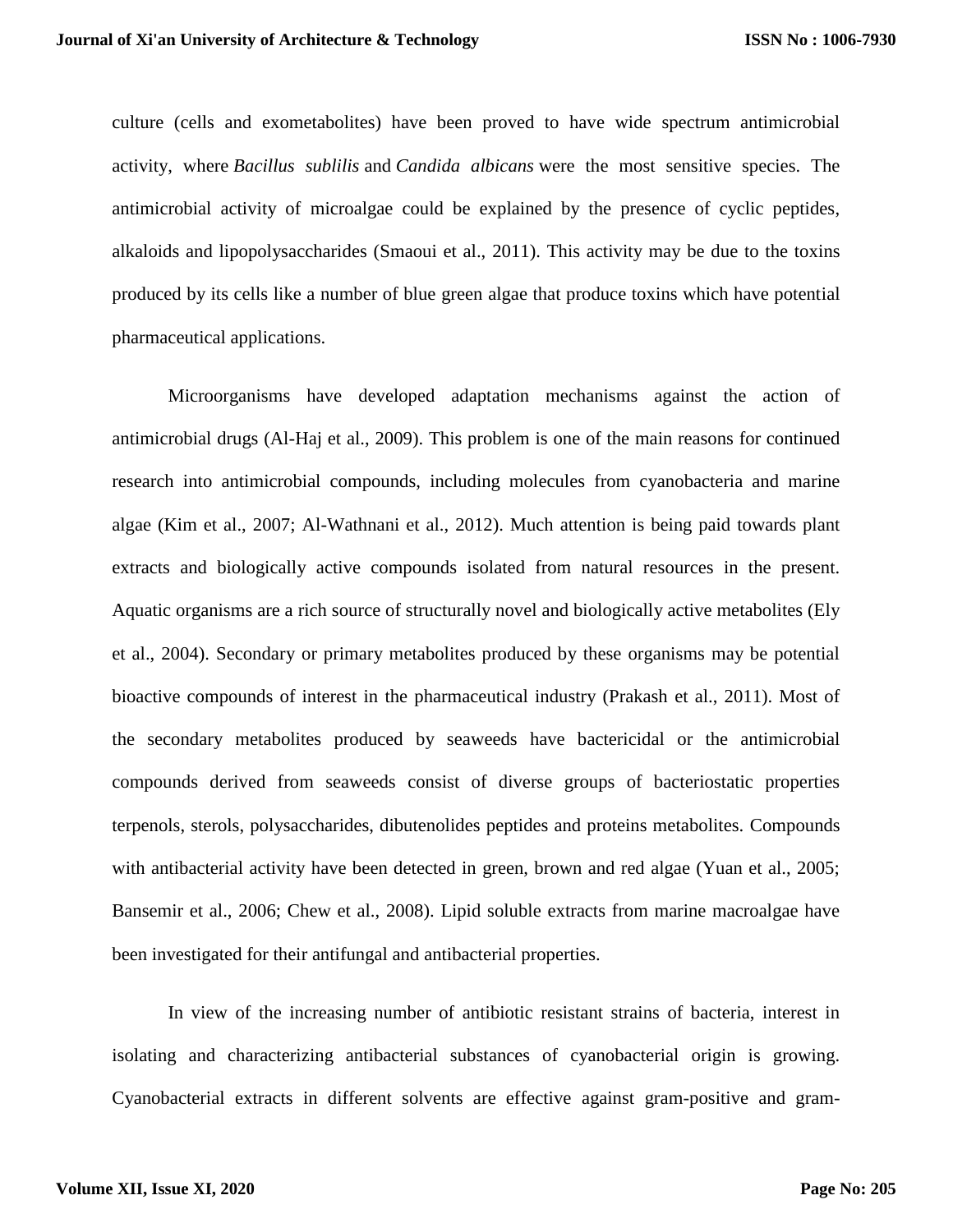negative pathogenic microorganisms (Ghasemi et al., 2004). Likewise, in our study, extracts of A. platensis, prepared in different solvents, had similar effects on both types of organisms. Methanol, ethanol, and water are the most commonly used solvents for antimicrobial activity using plants or algae (Parekh et al., 2006). Acetone is not a commonly used solvent but was the best solvent for extract preparation in the present study, as in the study of Abedin and Taha (2008). The acetone soluble fraction (ASF) showed strong antibacterial and antifungal activity.

The antimicrobial activities of S. platensis could be attributed to different compounds belonging to a diverse range of chemical classes (Al-ghanayem et al., 2017). The antimicrobial activity found in S. platensis extracts could be due to contain γ-linolenic acid (Demule et al., 1996), active fatty acid (Xue et al., 2002), synergetic effect of lauric and palmitoleric acid (Mendiola et al., 2007). The test microorganisms differ significantly in relation to their susceptibility to S. platensis antimicrobial substances, Candida albicans was the most sensitive microorganism (MIC  $\mu$ 50 g ml-1) while Gram positive bacteria were more sensitive than the Gram negative bacteria. In the present study spirulina different solvent extracts resistance to selected fish fungal pathogens.

In this study, the cyanobacterium S. platensis had the most effective antifungal activity against selected fungal pathogens compared with other screened algae and these results are in agreement with the findings by Abdo et al. (2012) and Kaushik and Chauhan (2008). The collected fractions of the methanol extract of S. platensis using silica gel chromatography showed a high inhibitory activity against A. niger and A. flavous. Physical and chemical characterizations of the most active fractions were applied. From UV analysis, maximum absorption spectrum at 285 nm was observed. In fact, this antifungal activity was similar to standard synthetic antifungal agent (Amphotericin B). Similarly, Al-Ghanayem, 2017, reported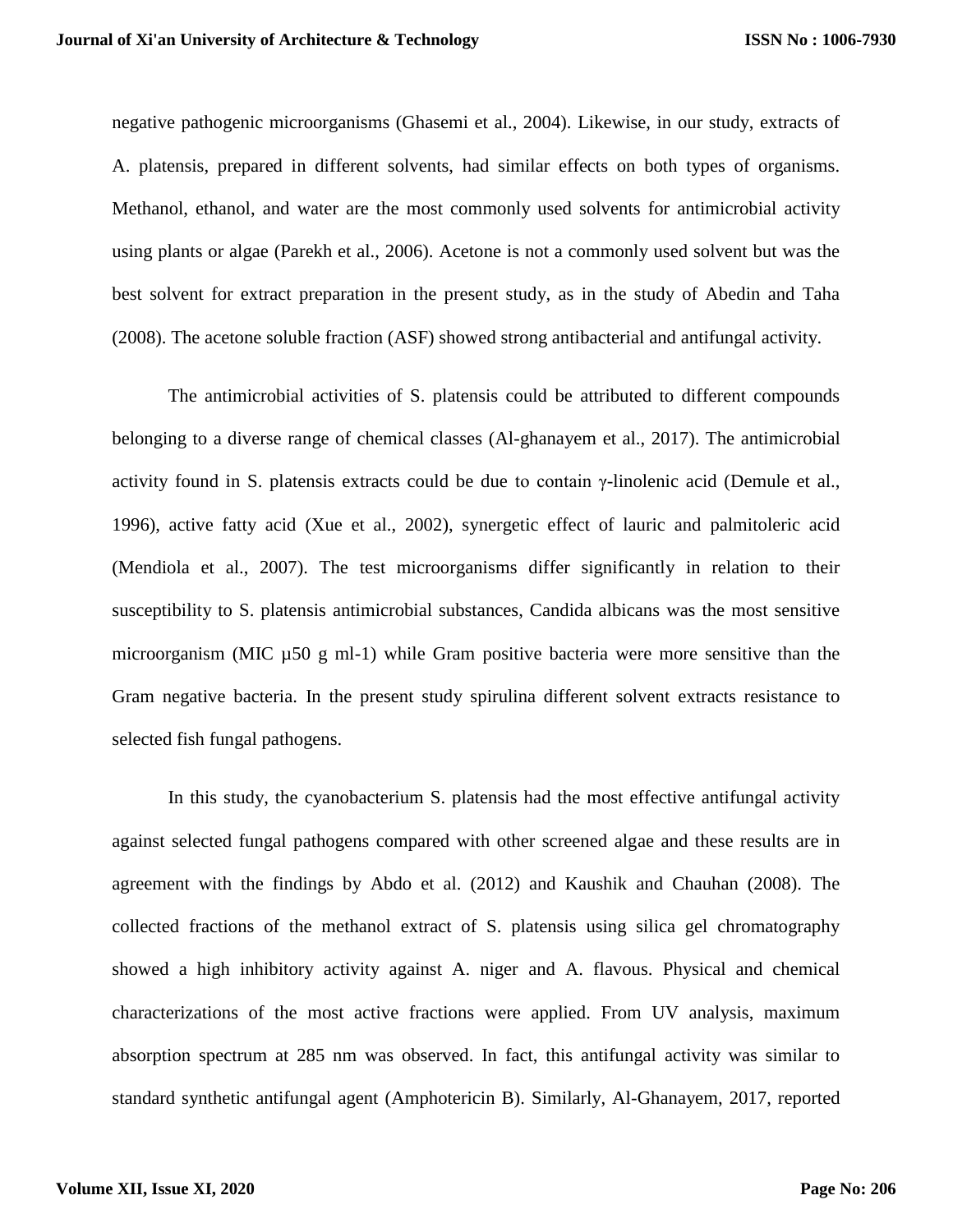the inhibition growth of Fusarium oxysporum followed by Aspergillus flavus and Aspergillus niger by Spirulina platensis organic extract. Furthermore, Kumar et al. in 2011 reported the inhibitory effect of hexane and methanolic extracts of Spirulina platensis against Aspergillus spp. (Kumar et al., 2011). The activity of the alga could be due to the intracellular and extracellular metabolites that have antifungal properties (Usharani et al., 2015). In general, it was demonstrated that the most antifungal compounds in Spirulina are mainly polyphenols along with polysaccharides that inhibit microbial growth, or directly by destroying the living structures of fungi (López-Malo. et al., 2002). In our present study, a wide range of fish pathogenic microorganisms were examined, the fish pathogenic bacteria. This may indicate that the *Spirulina* extracts have broad inhibitory activities to pathogenic microorganisms and promising to act as potential antifungal agents from natural plant sources.

#### **Conclusion:**

Due to the fast that the marine algae *Spirulina* is very useful found by above mentioned reports and there is a need to find out more about the potentially of this algae as an antimicrobial agent. The present study is, therefore, designed to assess the potency of ethanolic and petroleum ether extracts of *Spirulina* on some fish pathogens.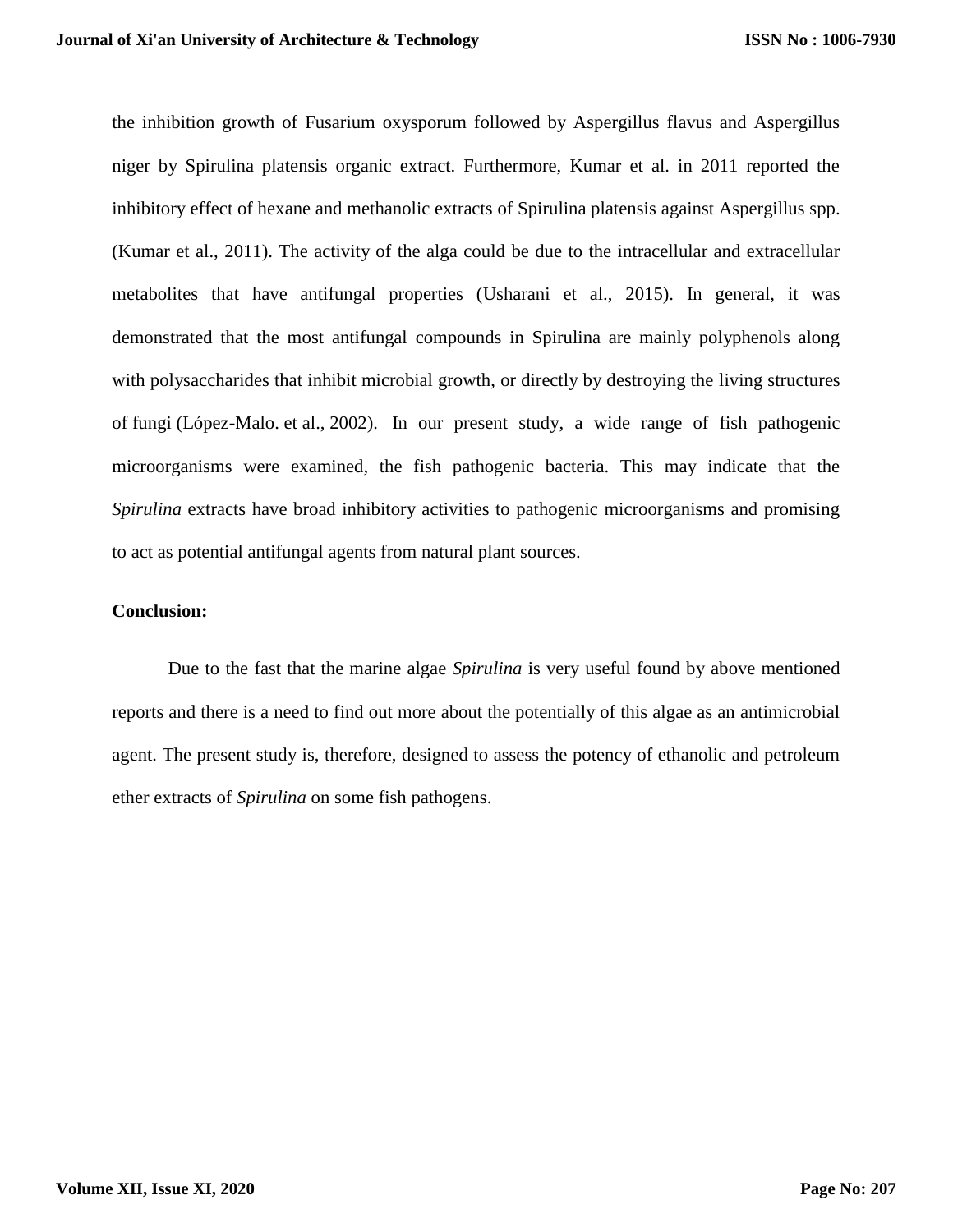### **References:**

- 1. Abdo, S.M., Hetta, M.H., Samhan, F.A., El Din, R.A.S., Ali, G.H. 2012. Phytochemical and antibacterial study of five fresh water algal species. Asian J Plant Sci, 11(3), 109- 116.
- 2. Abedin R. and H.M. Taha, 2008. Antibacterial and antifungal activity of cyanobacteria and green microalgae. Evaluation of medium components by placket-burman design for antimicrobial activity of Spirulina platensis. Global J. Biotechnol. Biochem., 3(1):22-31
- 3. Al –Wathnani, H., Ismet, A., Tahmaz, R.R., Al-Dayel, T.H., Bakir, M.A. 2012. Bioactivity of natural compounds isolated from cyanobacteria and green algae against human pathogenic bacteria and yeast. J Med Plants Res, 6(18), 3425-3433.
- 4. Al-ghanayem, A.A. Antimicrobial activity of Spirulina platensis extracts against certain pathogenic bacteria and fungi. Adv. Biores. 2017, 8, 96–101. [CrossRef]
- 5. Al-Haj, N.A., Mashan, N.I., Shamsudin, M.N., Mohamad, H., Vairappan, C.S., Sekawi, Z. 2009. Antibacterial activity in marine algae Eucheuma denticulatum against Staphylococcus aureus and Streptococcus pyogenes. Res J Biol Sci, 4, 519-524
- 6. Bansemir, A., Blume, M., Schroder, S., Lindequist, U. 2006. Screening of cultivated seaweeds for antibacterial activity against fish pathogenic bacteria. Aquaculture, 252, 79- 84.<http://dx.doi.org/10.1016/j.aquaculture.2005.11.051>
- 7. Becker E.W., 1994. Microalgae: Biotechnology and Microbiology. Cambridge Univ. Press, London. pp. 34-56
- 8. Becker, E.W., Microalgae, biotechnology and microbiology. Cambridge, Cambridge University Press; New York, USA: 1994. p. 291.
- 9. Chew, Y.L., Lim, Y., Omar, M., Khoo, K.S. 2008. Antioxidant activity of three edible seaweeds from two areas in South East Asia. LWT- Food Sci Technol, 41, 1067-1072.
- 10. Demule MCZ, Decaire GZ, Decano MS. Bioactive substances from *Spirulina platensis* (Cyanobacteria) International Journal of Experimental Botany. 1996;58:93–96.
- 11. Dubey, S.; Sillanpaa, M.; Varma, R. Reduction of hexavalent chromium using Sorbaria sorbifolia aqueous leaf extract. Appl. Sci. 2017, 7, 715.
- 12. El-Sheekh M, Osman ME, Dyab M, Amer MS. Production and characterization of antimicrobial active substance from the cyanobacterium *Nostoc muscorum*. Environ Toxicol & Pharmacol. 2006. 21:42–50.
- 13. El-Sheekh M.M., Dawah A.M., Abd El-Rahman. A.M., El-Adel, H.M., Abd El-Hay, R.A., Antimicrobial activity of the cyanobacteria *Anabaena wisconsinense* and *Oscillatoria curviceps* against pathogens of fish in aquaculture. Annals Microbiolh. 2008. 58:527–534.
- 14. Ely, R., Supriya, T., Naik, C.G. 2004. Antimicrobial activity of marine organisms collected off the coast of South East India. J Exp Mar Biol Ecol, 309, 121-127.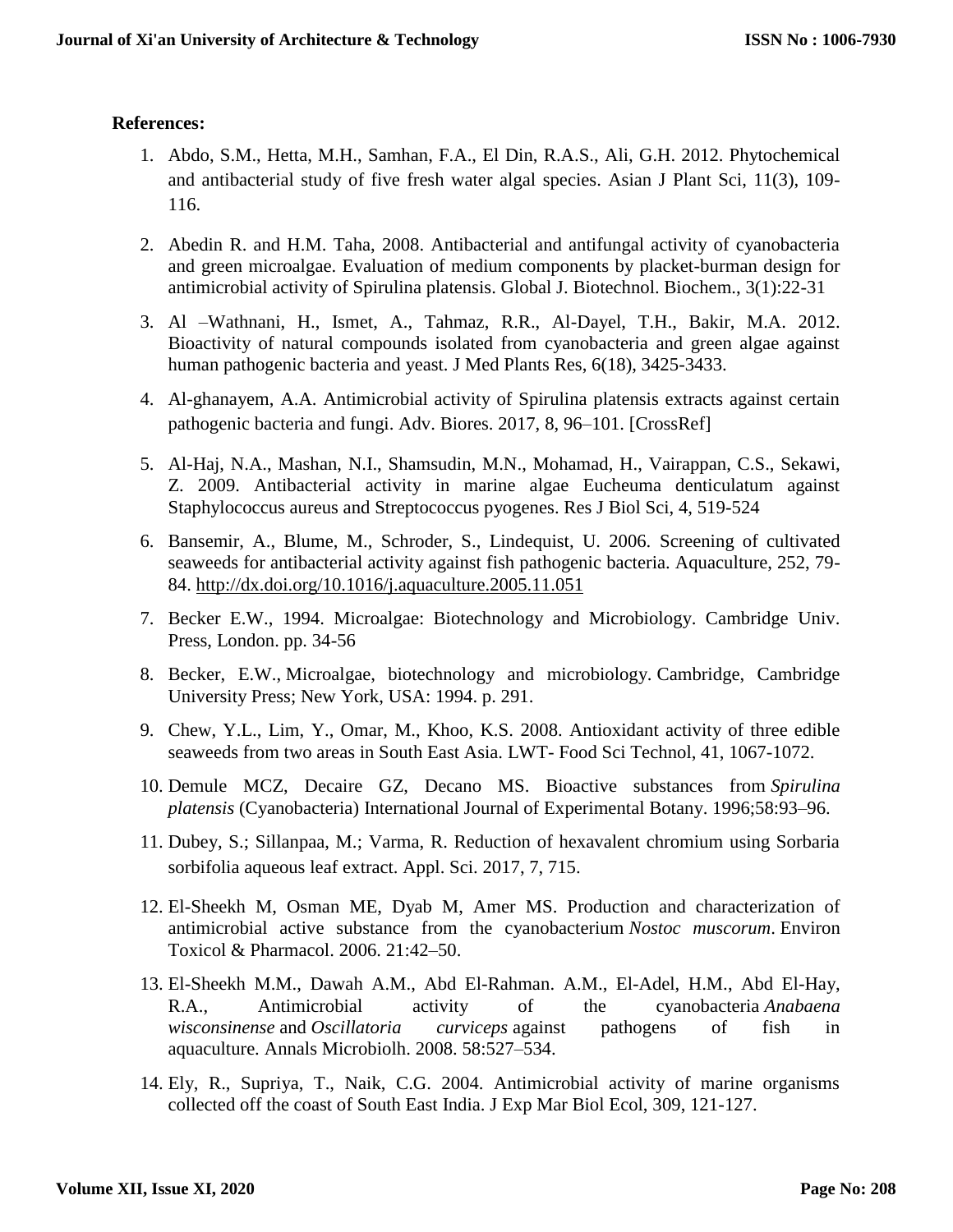- 15. Fendri, I.; Chamkha, M.; Bouaziz, M.; Labat, M.; Sayadi, S.; Abdelkafi, S. Olive fermentation brine: Biotechnological potentialities and valorization. Environ. Technol. 2013, 34, 181–193
- 16. Ghasemi Y., Yazdi M.T., Shafiee A., Amini M., Shokravi S. and G. Zarrini, 2004. Parsiguine, a novel antimicrobial substance from Fischerella ambigua. Pharm. Biol., 42(4- 5):318-322
- 17. Hernandez-Corona A, Nieves I, Meckes M, Chamorro G, Barron BL. Antiviral activity of *Spirulina maxima* against herpes simplex virus type 2. Antiviral Res. 2002;56:279– 285.
- 18. James R., Sampath K., Thangarathinam R. and I. Vasudhevan, 2006. Effect of dietary Spirulina level on growth, fertility, coloration and leucocyte count in red swordtail, Xiphophorus helleri. Isr. J. Aquacult. -.Bamidgeh, 58(2):97-104
- 19. Kaushik, P., Chauhan, A. 2008. In vitro antibacterial activity of laboratory grown culture of Spirulina platensis. Indian J Microbiol, 48, 348-352. [http://dx.doi.org/10.1007/s12088-](http://dx.doi.org/10.1007/s12088-008-0043-0) [008-0043-0](http://dx.doi.org/10.1007/s12088-008-0043-0)
- 20. Khan M., Shobha J.C., Mohan I.K., Rao Naidu M.U., Prayag A. and V.K. Kutala, 2006. Spirulina attenuates cyclosporine‐induced nephrotoxicity in rats. J. Appl. Toxicol., 26(5):444-451
- 21. Kim, B.; Han, J.W.; Ngo, M.T.; Le Dang, Q.; Kim, J.C.; Kim, H.; Choi, G.J. Identification of novel compounds, oleanane-and ursane-type triterpene glycosides, from Trevesia palmata: Their biocontrol activity against phytopathogenic fungi. Sci. Rep. 2018, 8, 14522–14532.
- 22. Kim, I.H., Lee, S.H., Ha, J.M., Ha, B.J., Kim, S.K., Lee, J.H. 2007. Antibacterial activity of Ulva lactuta against Methicillin-Resistant Staphylococcus aureus (MRSA). Biotechnol Bioproc Engg, 12, 579-582.<http://dx.doi.org/10.1007/bf02931358>
- 23. Kumar, V.; Bhatnagar, A.K.; Srivastava, J.N. Antibacterial activity of crude extracts of Spirulina platensis and its structural elucidation of bioactive compound. J. Med. Plants Res. 2011, 5, 7043–7048.
- 24. López-Malo, A.; Alzamora, S.M.; Palou, E. Aspergillus flavus growth in the presence of chemical preservatives and naturally occurring antimicrobial compounds. Int. J. Food Microbiol. 2005, 99, 119–128.
- 25. Mendiola JA, Jaime L, Santoyo S, Reglero G, Cifuentes A, Ibañez E, et al. Screening of functional compounds in supercritical fluid extracts from *Spirulina platensis*. Food Chemistry. 2007;102:1357–1367.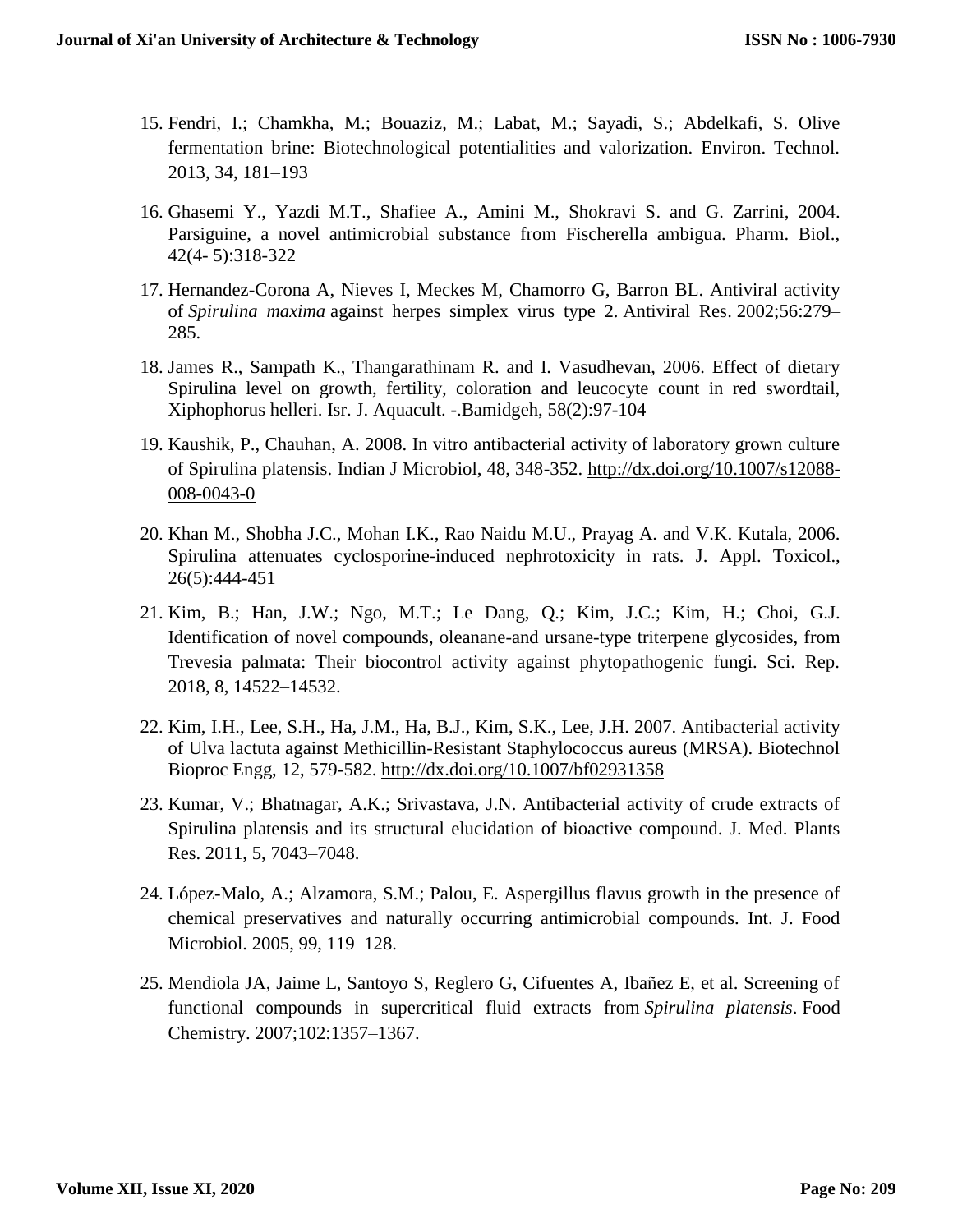- 26. Morist A., Montesinos J., Cusido J. and F. Godia, 2001 Recovery and treatment of Spirulina platensis cells cultured in a continuous photobioreactor to be used as food. Process Biochem., 37(5):535-547
- 27. Mtibaa, A.C.; Smaoui, S.; Ben Hlima, H.; Sellem, I.; Ennouri, K.; Mellouli, L. Enterocin BacFL31 from a safety Enterococcus faecium FL31: Natural preservative agent used alone and in combination with aqueous peel onion (Allium cepa) extract in ground beef meat storage. BioMed Res. Int. 2019, 2019, 4094890.
- 28. Noaman N.H., Khaleafa, A.M, Zaky, S.H. Factors affecting antimicrobial activity of *Synechococcus leopoliensis*. Microbiol Res. 2004.159:395–402.
- 29. Özdemir G, Karabay NU, Dalay MC, Pazarbasi B. 2000. Antibacterial activity of volatile component and various extracts of *Spirulina platensis*. Phytother Resh. 18:754–757.
- 30. Parekh J., Karathia N. and S. Chanda, 2006. Screening of some traditionally used medicinal plants for potential antibacterial activity. Indian J. Pharm. Sci., 68(6):832-834
- 31. Prakash, J.W., Marimuthu, J.A., Jeeva, S. 2011. Antimicrobial activity of certain freshwater microalgae from Thambirabrani River, I.N, India. Asian Pac J Trop Biomed,  $S170 - S173$
- 32. Rabadiya B. and P. Patel, 2010. Spirulina: potential clinical therapeutic application. J. Pharm. Res.., 3(8):1726-1732
- 33. Šavikin, K.; Živkovi´c, J.; Alimpi´c, A.; Zduni´c, G.; Jankovi´c, T.; Duleti´c-Lauševi´c, S.; Menković, N. Activity guided fractionation of pomegranate extract and its antioxidant, antidiabetic and antineurodegenerative properties. Ind. Crop. Prod. 2018, 113, 142–149.
- 34. Singh, B.; Singh, J.P.; Kaur, A.; Singh, N. Antimicrobial potential of pomegranate peel: A review. Int. J. Food Sci. Technol. 2019, 54, 959–965. [CrossRef]
- 35. Smaoui, S.; Ennouri, K.; Chakchouk-Mtibaa, A.; Sellem, I.; Bouchaala, K.; Karray-Rebai, I.; Mellouli, L. Statistical versus artificial intelligence-based modeling for the optimization of antifungal activity against Fusarium oxysporum using Streptomyces sp. strain TN71. J. Mycol. Med. 2018, 28, 551–560.
- 36. Smaoui, S.; Mellouli, L.; Lebrihi, A.; Coppel, Y.; Fguira, L.F.B.; Mathieu, F. Purification and structure elucidation of three naturally bioactive molecules from the new terrestrial Streptomyces sp. TN17 strain. Nat. Prod. Res. 2011, 25, 806–814.
- 37. Tetz, G.; Collins, M.; Vikina, D.; Tetz, V. In vitro activity of a novel antifungal compound, MYC-053, against clinically significant antifungal-resistant strains of Candida glabrata, Candida auris, Cryptococcus neoformans, and Pneumocystis spp. Antimicrob. Agents Chemother. 2019, 63, 01975-18.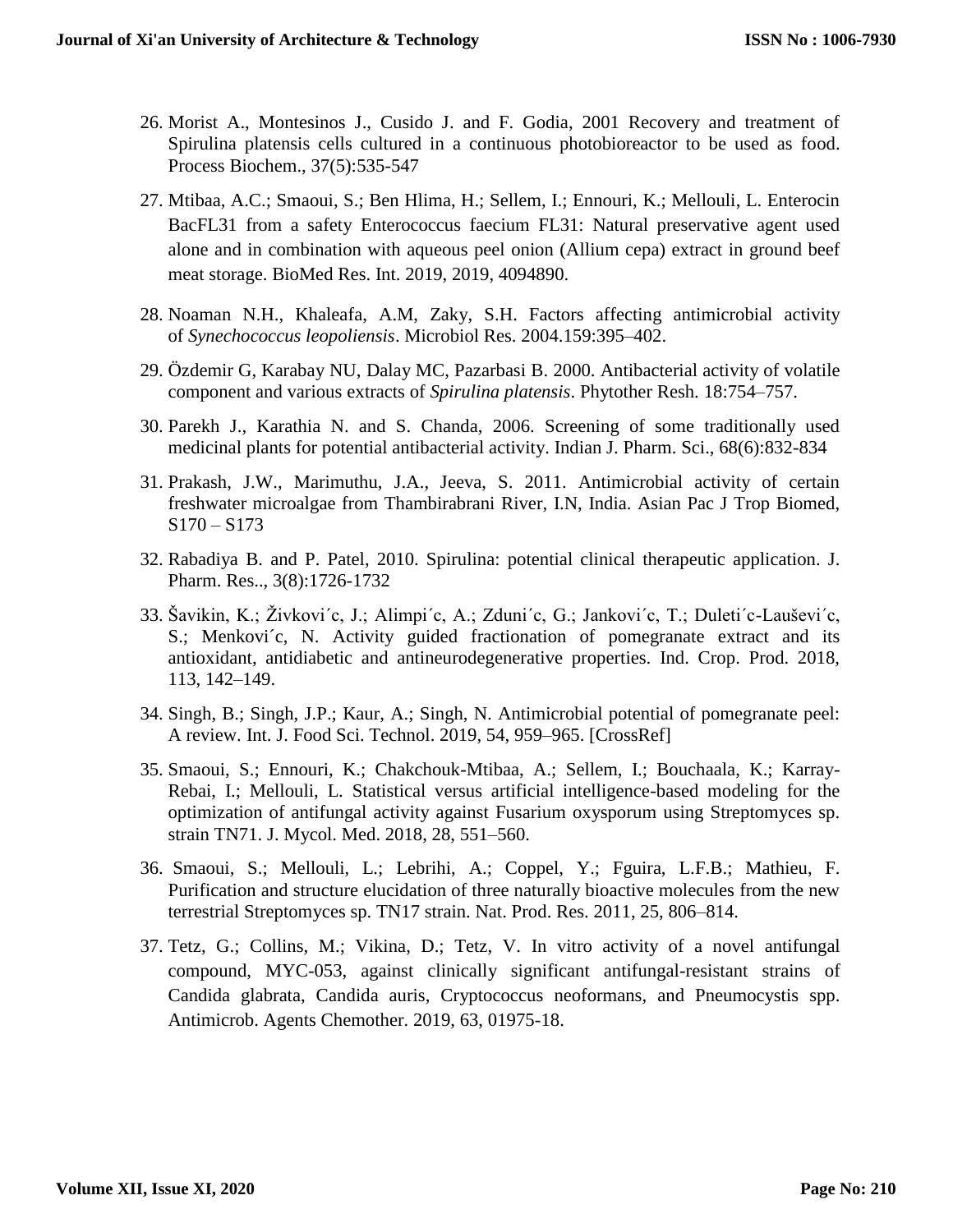- 38. Usharani, G.; Srinivasan, G.; Sivasakthi, S.; Saranraj, P. Antimicrobial activity of Spirulina platensis solvent extracts against pathogenic bacteria and fungi. Adv. Biol. Res. 2015, 9, 292–298.
- 39. Xue C, Hu Y, Saito H, Zhang Z, Li Z, Cai Y, et al. Molecular species composition of glycolipids from *Spirulina platensis*. Food Chemistry. 2002;77:9–13.
- 40. Yuan, Y.V., Carrington, M.F., Walsh, N.A. 2005. Extracts from dulse (Palmaria palmata) are effective antioxidants and inhibitors of cell proliferation in vitro. Food Chem Toxicol, 43, 1073-1081.<http://dx.doi.org/10.1016/j.fct.2005.02.012>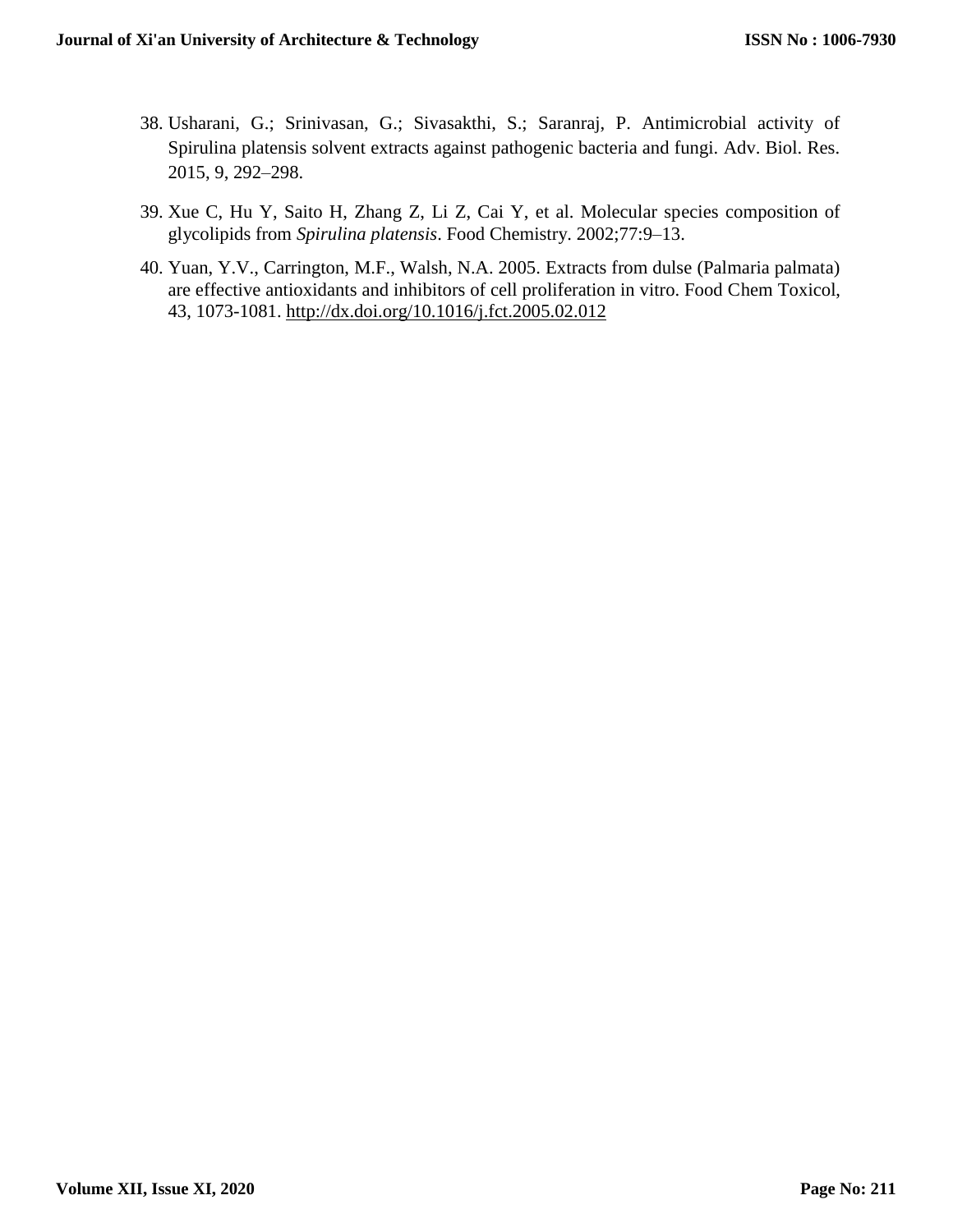| Micro-organism             | <b>Zone of Inhibition (mm)</b> |                  |                    | MIC (µg/ml)      |              |
|----------------------------|--------------------------------|------------------|--------------------|------------------|--------------|
|                            | <b>Ethanolic</b>               | <b>Petroleum</b> | <b>Clotrimzole</b> | <b>Ethanolic</b> | Petroleum    |
|                            | <b>Extract</b>                 | <b>Ether</b>     |                    | <b>Extract</b>   | <b>Ether</b> |
| Aspergillus flavus         | $15.34 \pm 1.00$               | $13.65 \pm 0.61$ | 19                 | 12.24            | 18.43        |
| niger<br>A.                | $10.76 \pm 0.44$               | $12.11 \pm 0.89$ | 14                 | 13.53            | 23.53        |
| Penicillium<br>chrysogenum | $11 \pm 0.20$                  | $13.54 \pm 0.53$ | 12                 | 15.66            | 25.19        |

**Table 1: Antifungal activity of different extracts of algae of** *Spirulina*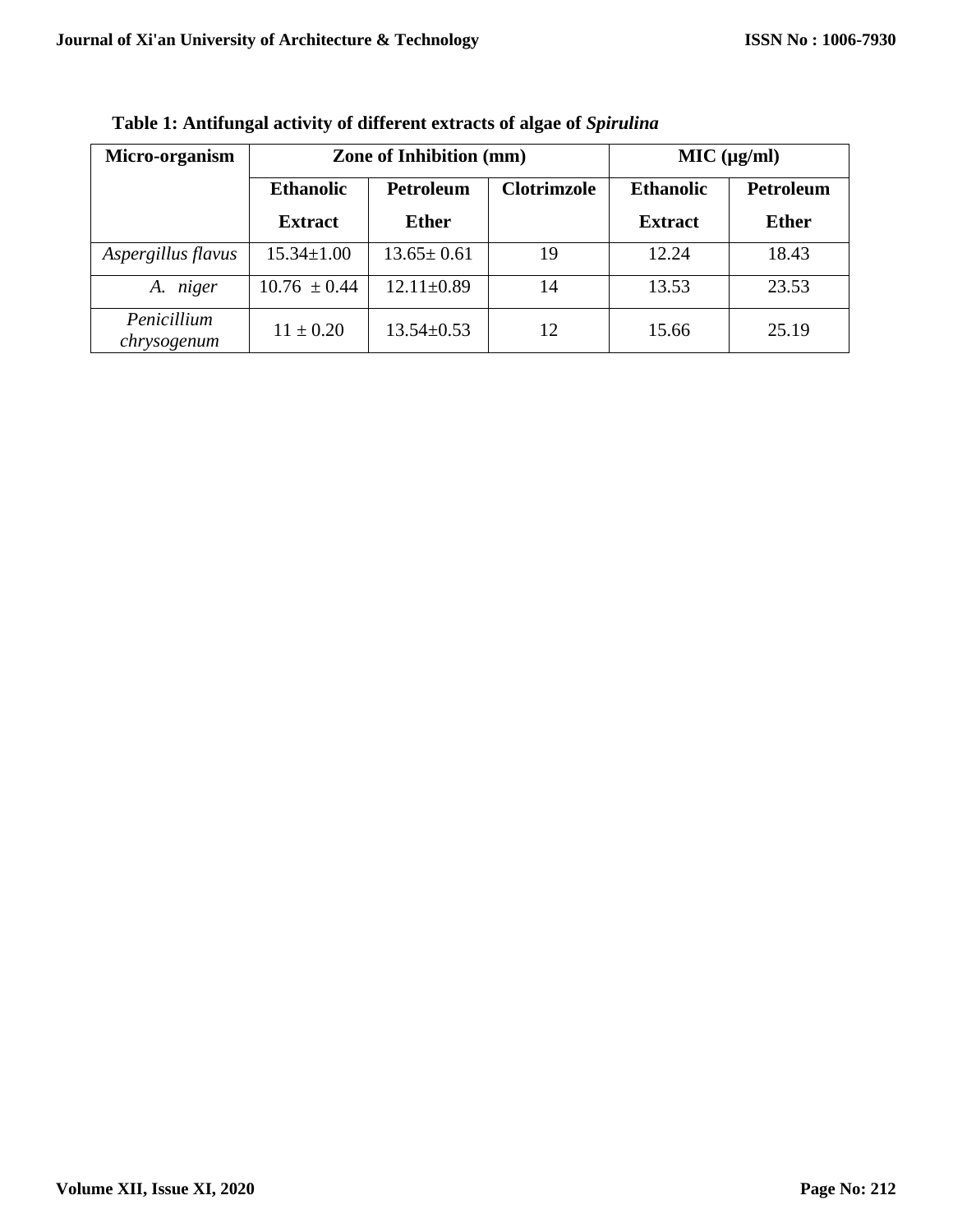

**Fig 4: Antifungal activity of different extracts of algae of** *Spirulina*

**Fig 5: Minimum inhibitory concentration of different extracts of algae of** *Spirulina*

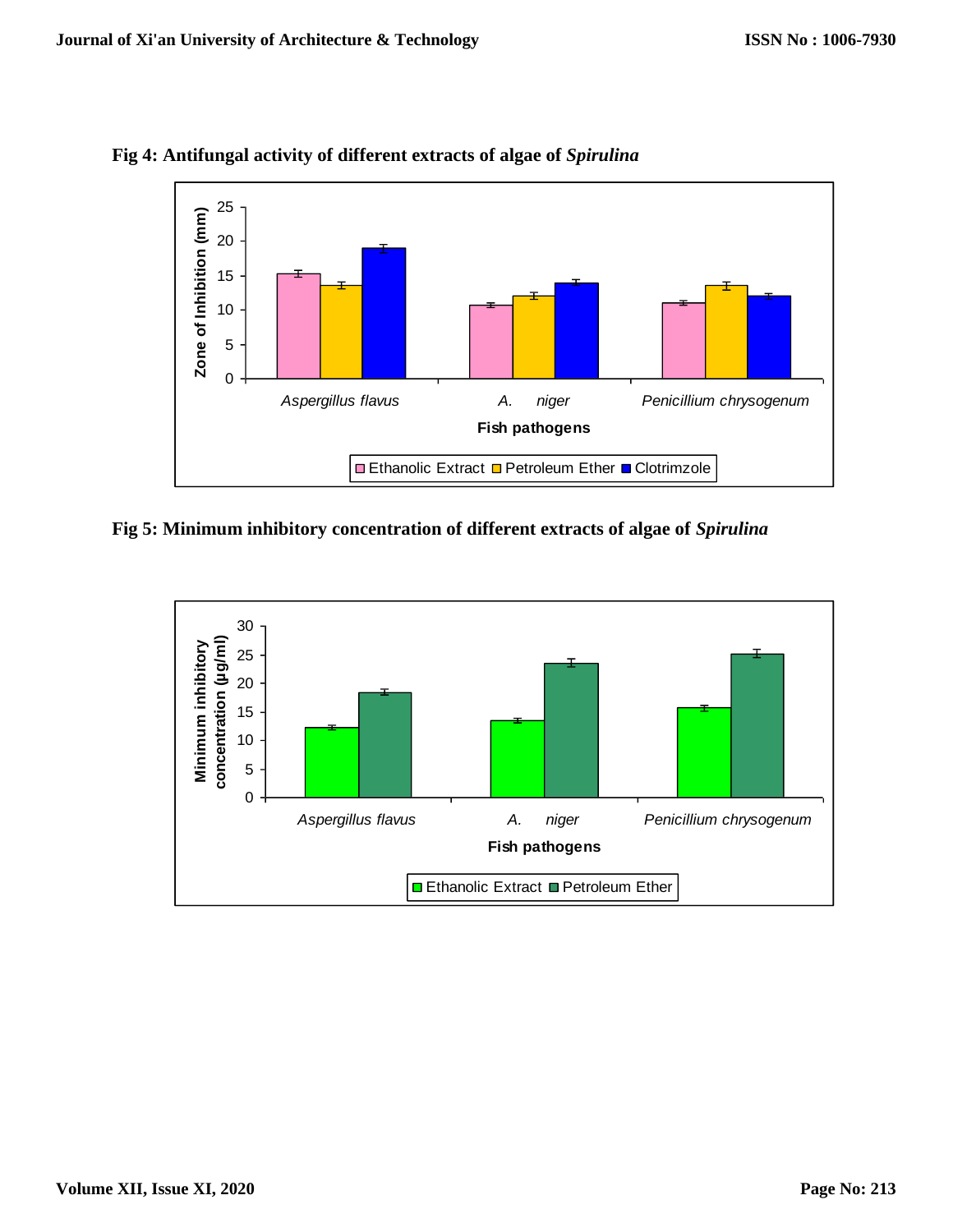**Fig 1: Antifungal activity of different extracts of algae of** *Spirulina* **against** *Aspergillus flavus*



**Fig 2: Antifungal activity of different extracts of algae of** *Spirulina* **against** *Aspergillus niger*